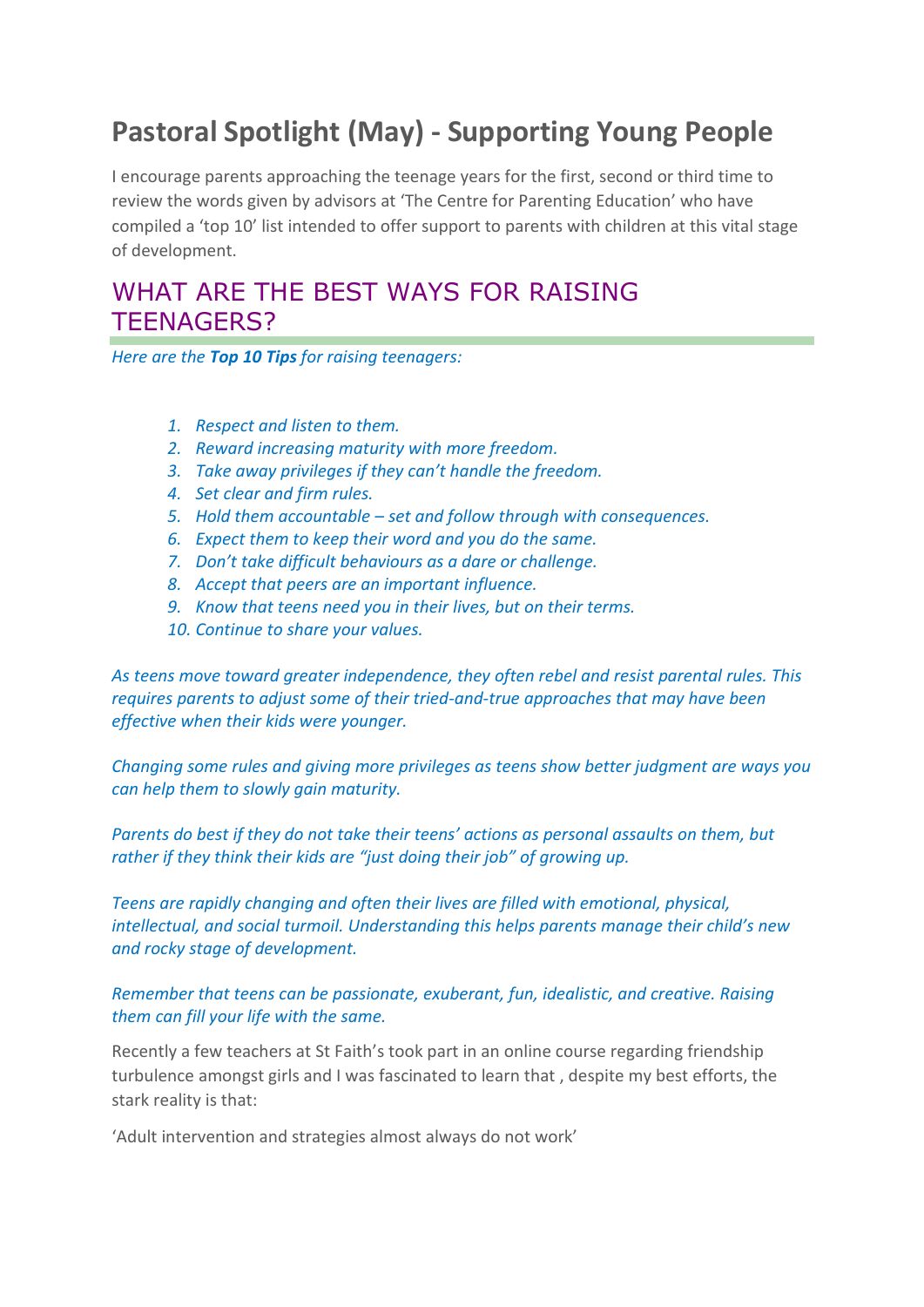I also found out that the best thing a parent can do when girls come home and complain loudly about how they have been treated by their friends is:

'Listen but do not give advice unless it is asked for and do not think you can fix the problem'

The evidence and alternative approach was carefully outlined in the remainder of the course and we look forward to applying this new approach when helping girls to cope with friendship turbulence in school.

I recommend 'When Girls Fall Out' which is written by Andrew, Holly and Naomi Hampton and is described as 'A guide for parents of daughters told from the girls' point of view'. The book supports the work of 'Girls On Board', can be purchased via the website or Amazon and is a quick and succinct read.

I have also been introduced to a quarterly magazine called TEEN Breathe . You can subscribe to this publication by visiting teenbreathe.co.uk/subscribe or by calling 01273 488005. The next issue comes out on May 24<sup>th</sup>. The cover colour and image suggests that girls may find this most interesting but some of the articles are equally relevant for boys.

In the current issue some really varied topics are discussed ranging from how to navigate family holidays to neurodiversity and 'precious pollinators' . One article piqued my interest as it explores 'height'. This is something that many young people worry about as genes and puberty dictate how tall each person will grow and when that growing will start and stop. The author touches on aspects of height that will strike a chord with the reader, alluding to media and other external images and influences on perceptions of young people.

## '*Unfortunately these misleading images have a knock-on effect. They can make some boys worry that they're too short and some girls feel like they're too tall, which can affect selfesteem and confidence'*.

Like many other articles this piece finishes with advice about where to go and what to do if you are seeking support or if this topic particularly resonates with you.

Another item entitled 'Pause before Sharing' outlines the potential problems of passing on information over social media;

## '*Not all information is factual , however, and a problem arises when people press 'share' without fully considering what they're reposting and what the consequences of this might be for others or themselves'*

This article, as with the others I enjoyed in TEEN Breathe offered a mature opinion in a sophisticated format for young people to read and to consider, perhaps sharing a point of view held by parents but not easily accepted by their teenage children due to the suspicion that they might be being lectured. The printed version of such advice is welcomed by parents are absorbed less painfully by the reader.

The magazine has some spaces for the reader to write their own responses and have an outlet to order their thoughts. The magazine can be found in St Faith's library and is excellent reading for teens and parents.